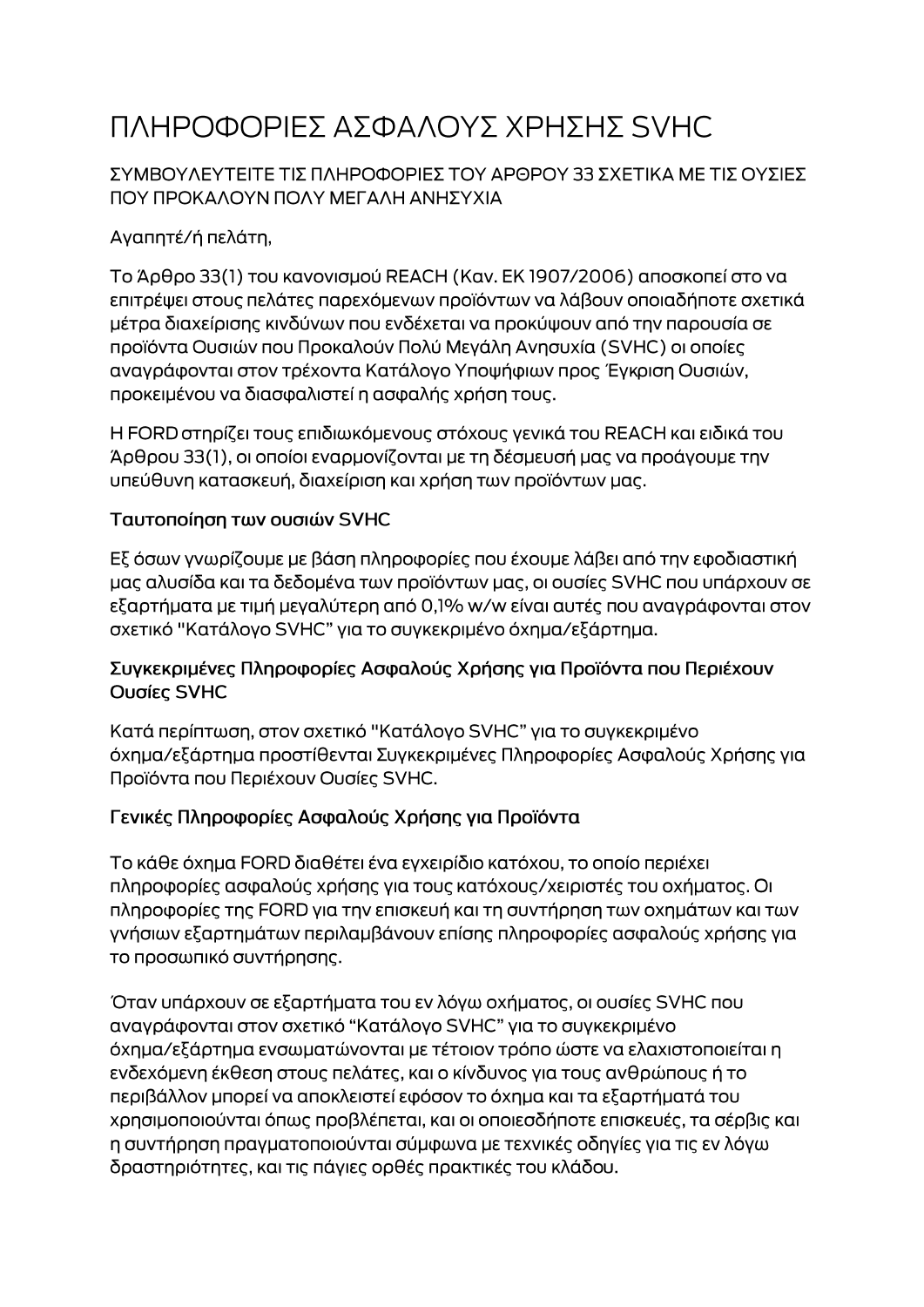Ένα όχημα που βρίσκεται στο τέλος του κύκλου ζωής του πρέπει να απορρίπτεται νόμιμα στην Ευρωπαϊκή Ένωση σε Εξουσιοδοτημένη Εγκατάσταση Επεξεργασίας (ΑΤΕ). Τα εξαρτήματα του οχήματος πρέπει να απορρίπτονται σύμφωνα με την κατά τόπο ισχύουσα νομοθεσία και τις οδηγίες της τοπικής αρχής.

# Μοντέλο: Ford Edge

Κατάλογος SVHC βασισμένος στον κατάλογο υποψήφιων ουσιών του Ευρωπαϊκού Οργανισμού Χημικών Προϊόντων την 1η Ιανουαρίου 2022

Συγκεκριμένες Πληροφορίες Ασφαλούς Χρήσης για Προϊόντα που Περιέχουν Ουσίες SVHC

Δεν απαιτούνται συγκεκριμένες πληροφορίες ασφαλούς χρήσης – εφαρμόστε τις Γενικές Πληροφορίες Ασφαλούς Χρήσης για Προϊόντα

| <b>Commodity</b>                                                        | <b>REACH SVHCs</b>                                                              |
|-------------------------------------------------------------------------|---------------------------------------------------------------------------------|
| <b>A/C Compressor</b>                                                   | Lead[7439-92-1]                                                                 |
| A/C Condensors and<br><b>Accumulators</b>                               | Tris(nonylphenyl)phosphite[26523-78-4]                                          |
| A/C Lines, Receiver Drier and<br><b>Accumulator</b>                     | Lead[7439-92-1]                                                                 |
| <b>ABS/ESC Module</b>                                                   | Lead[7439-92-1]                                                                 |
| <b>Accessories</b>                                                      | 1,2-Dimethoxyethane[110-71-4]                                                   |
|                                                                         | Hexahydromethylphthalic-anhydride[25550-51-0]                                   |
|                                                                         | Lead[7439-92-1]                                                                 |
| <b>Active and Air Suspension</b>                                        | Lead[7439-92-1]                                                                 |
| <b>Adaptive Cruise Control</b>                                          | Lead[7439-92-1]                                                                 |
| Air Bag Module- Pass Side                                               | Refractory ceramic fibres[142844-00-6]                                          |
| <b>Air Brakes</b>                                                       | Imidazolidine-2-thione[96-45-7]                                                 |
| <b>AIS - High Pressure Ducts</b>                                        | Lead[7439-92-1]                                                                 |
| <b>Alternator</b>                                                       | Benzene-1,2,4-tricarboxylic acid 1,2-anhydride[552-30-7]                        |
|                                                                         | Lead[7439-92-1]                                                                 |
| Appliques (Pillar, Decklid,<br>Roof)                                    | Lead[7439-92-1]                                                                 |
| <b>Audio and Navigation Head</b><br><b>Units</b>                        | Lead[7439-92-1]                                                                 |
| <b>Axle</b>                                                             | Boric acid[10043-35-3]                                                          |
|                                                                         | Lead[7439-92-1]                                                                 |
| <b>Battery</b>                                                          | Lead[7439-92-1]                                                                 |
| <b>Body Moldings - Roof Rack</b>                                        | 1,3,5-Tris(oxiranylmethyl)-1,3,5-triazine-2,4,6(1H,3H,5H)-<br>trione[2451-62-9] |
|                                                                         | Lead[7439-92-1]                                                                 |
| <b>Body Side InteriorTrim (Hard</b><br>Trim)                            | Lead[7439-92-1]                                                                 |
|                                                                         | Nonylphenol[25154-52-3]                                                         |
| <b>Body Structure - Body Side</b><br><b>Assembly</b>                    | Dicyclohexyl-phthalate[84-61-7]                                                 |
| <b>Body Structure -</b><br><b>Decklid/Liftgate (incl</b><br>Hinge/Supt) | Lead[7439-92-1]                                                                 |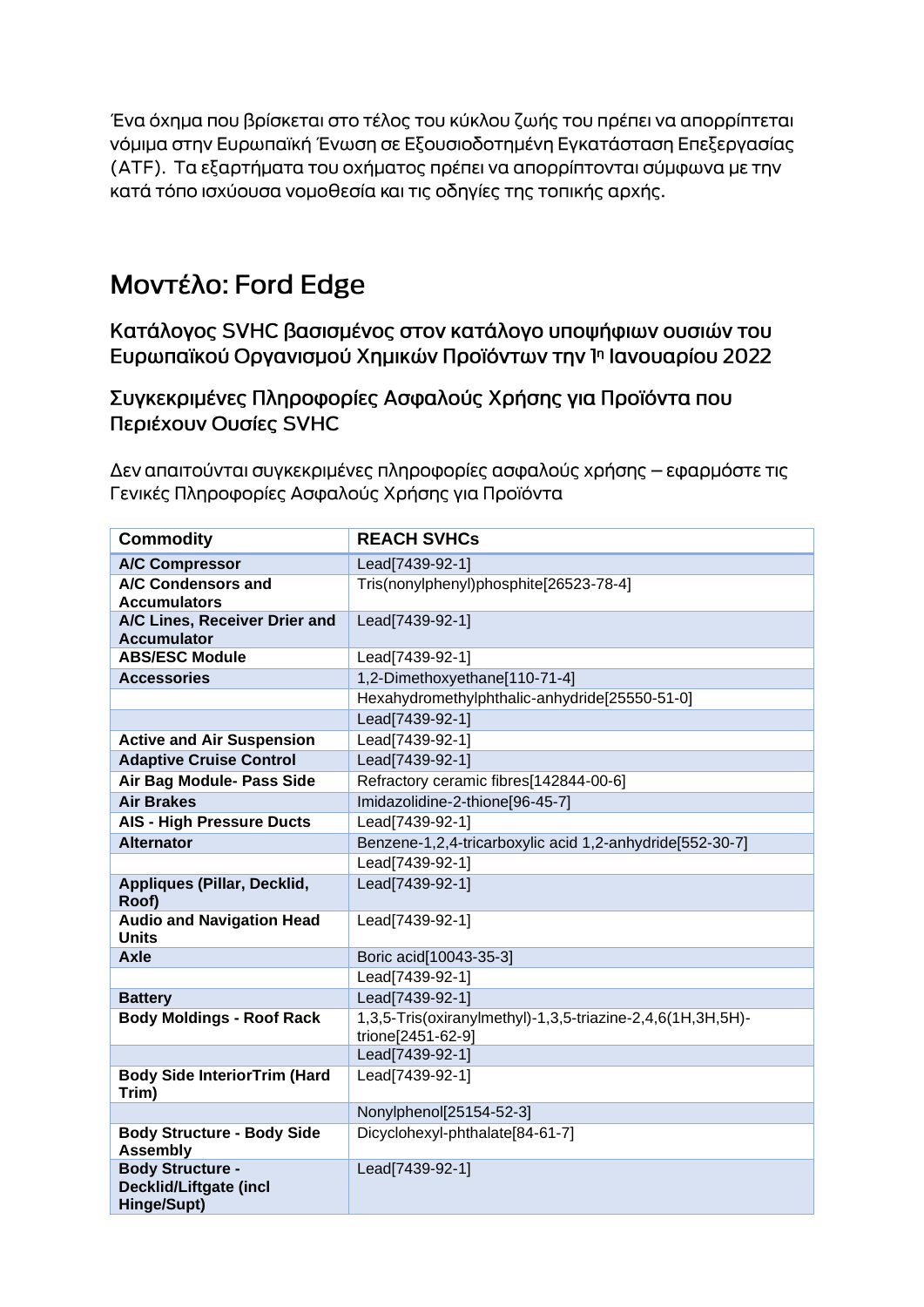| <b>Body Structure - Door</b><br><b>Assembly - Front/Rear</b>             | C,C'-azodi(formamide)[123-77-3]                                          |
|--------------------------------------------------------------------------|--------------------------------------------------------------------------|
| <b>Body Structure - Floor Pan -</b>                                      | Dicyclohexyl-phthalate[84-61-7]                                          |
| <b>Front Floor and Side Sill</b>                                         |                                                                          |
|                                                                          | Lead[7439-92-1]                                                          |
|                                                                          | Refractory ceramic fibres[142844-00-6]                                   |
| <b>Body Structure - Front End</b><br><b>Structure</b>                    | Dicyclohexyl-phthalate[84-61-7]                                          |
| Bodyside, Wheel Arch,<br><b>Rocker Moldings</b>                          | C,C'-azodi(formamide)[123-77-3]                                          |
| <b>Brake - Parking</b>                                                   | Dodecamethylcyclohexasiloxane[540-97-6]                                  |
| <b>Brake Actuation</b>                                                   | Lead[7439-92-1]                                                          |
| <b>Brake Tubes and Hoses</b>                                             | Imidazolidine-2-thione[96-45-7]                                          |
|                                                                          | Lead[7439-92-1]                                                          |
| <b>Brakes - Caliper &amp; Anchor</b><br><b>Brkt Assy (Front, Rear)</b>   | Lead[7439-92-1]                                                          |
|                                                                          | Tris(nonylphenyl)phosphite[26523-78-4]                                   |
| <b>Bulk Materials (PMT100)</b>                                           | C,C'-azodi(formamide)[123-77-3]                                          |
|                                                                          | Dicyclohexyl-phthalate[84-61-7]                                          |
| <b>Console Floor/Rear</b>                                                | 4,4'-Isopropylidenediphenol[80-05-7]                                     |
|                                                                          | Hexahydromethylphthalic-anhydride[25550-51-0]                            |
|                                                                          | Lead[7439-92-1]                                                          |
| <b>Control Arm and Bushing</b>                                           | Lead[7439-92-1]                                                          |
| <b>Assembly</b>                                                          |                                                                          |
| <b>Cooling Fans</b>                                                      | Lead[7439-92-1]                                                          |
| <b>Cooling Hoses &amp; Bottles</b>                                       | Lead[7439-92-1]                                                          |
| <b>Door Handles</b>                                                      | 2-(2H-Benzotriazol-2-yl)-4,6-ditertpentylphenol[25973-55-1]              |
| <b>Dressed Engines Module</b>                                            | Lead[7439-92-1]                                                          |
| <b>EDS Wiring Assembly &amp;</b>                                         | 6,6'-Di-tert-butyl-2,2'-methylenedi-p-cresol[119-47-1]                   |
| <b>Components</b>                                                        |                                                                          |
|                                                                          | Lead[7439-92-1]                                                          |
| <b>Electro/Mechanical Devices</b>                                        | Lead[7439-92-1]                                                          |
| <b>Electro/Mechanical Devices -</b><br><b>Reception</b>                  | 2-Methyl-1-(4-methylthiophenyl)-2-morpholinopropan-1-<br>one[71868-10-5] |
|                                                                          | Lead[7439-92-1]                                                          |
| <b>Electronic Control Panel and</b>                                      | Silicic acid, lead salt[11120-22-2]                                      |
| <b>CCH</b>                                                               |                                                                          |
| <b>Electronic Modules -</b>                                              | 1,6,7,8,9,14,15,16,17,17,18,18-                                          |
| <b>Amplifiers</b>                                                        | Dodecachloropentacyclo[12.2.1.16,9.02,13.05,10]octadeca-7,15-            |
|                                                                          | diene[13560-89-9]                                                        |
| <b>Electronic Modules - Displays</b><br><b>Electronic Modules - Door</b> | Lead[7439-92-1]<br>Lead[7439-92-1]                                       |
| Zone                                                                     |                                                                          |
| <b>Electronic Modules -</b><br><b>Headlamp</b>                           | Lead[7439-92-1]                                                          |
| <b>Electronic Modules - Power</b>                                        | Lead[7439-92-1]                                                          |
| Decklid/Liftgate (PLG)                                                   |                                                                          |
| <b>Electronic Modules -</b><br><b>Suspension</b>                         | Lead[7439-92-1]                                                          |
| <b>Electronic Modules - SYNC</b>                                         | Lead[7439-92-1]                                                          |
| <b>Evaporator and Blower</b>                                             | C,C'-azodi(formamide)[123-77-3]                                          |
| <b>Assemby (HVAC Module)</b>                                             |                                                                          |
| <b>Exhaust Cold End (Muffler &amp;</b><br><b>Output Pipe Assembly)</b>   | Refractory ceramic fibres[142844-00-6]                                   |
| <b>Exhaust Hot End (Catalytic</b><br>Convertor)                          | Refractory ceramic fibres[142844-00-6]                                   |
| <b>Fixed Glass</b>                                                       | Lead[7439-92-1]                                                          |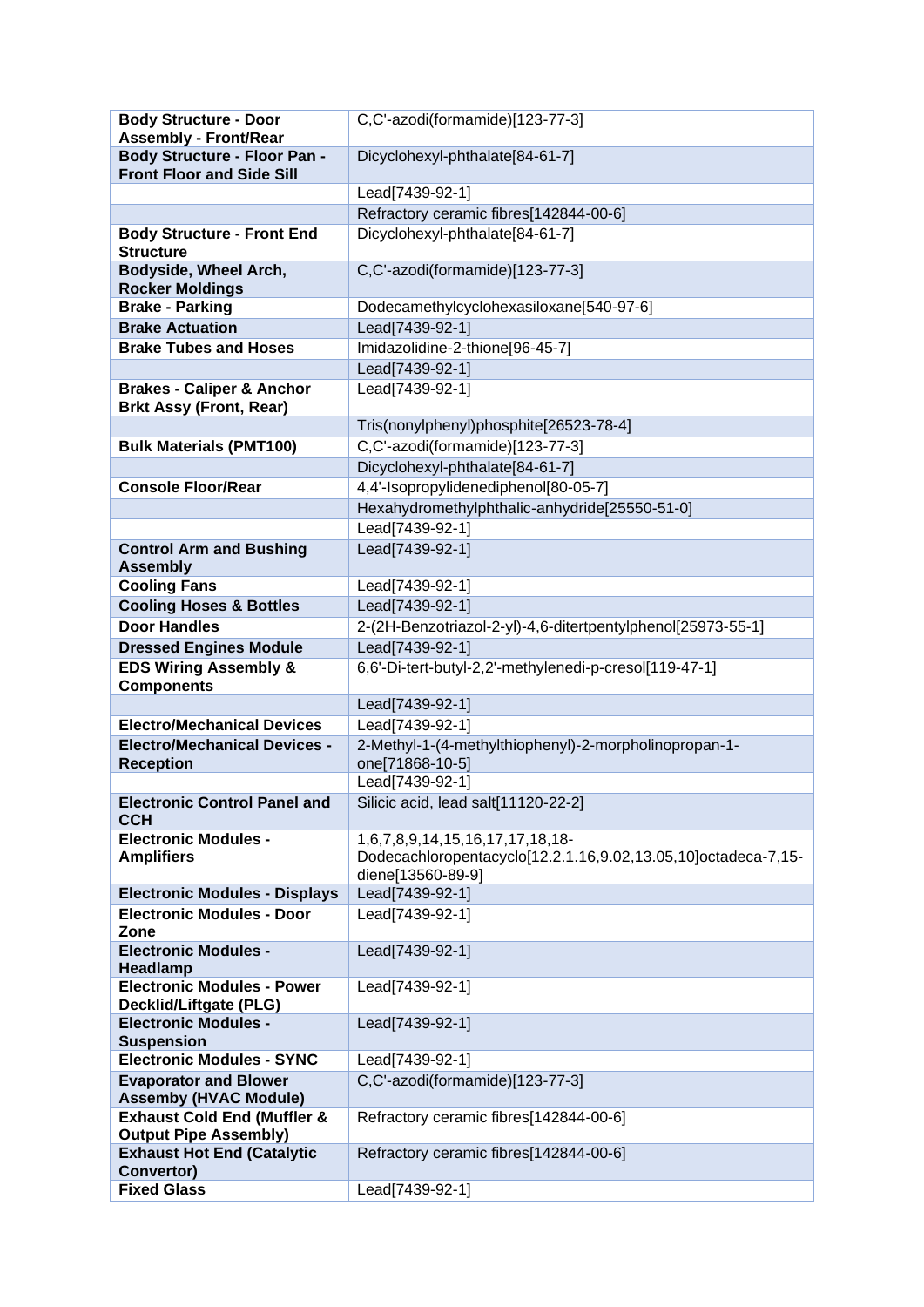| <b>Front / Rear Door Trim</b>                                         | Lead[7439-92-1]                                                                       |
|-----------------------------------------------------------------------|---------------------------------------------------------------------------------------|
| <b>Fuel Canister Assembly</b>                                         | Lead[7439-92-1]                                                                       |
| <b>Fuel Door</b>                                                      | Imidazolidine-2-thione[96-45-7]                                                       |
| <b>Fuel Filler Pipes</b>                                              | Imidazolidine-2-thione[96-45-7]                                                       |
| <b>Fuel Injection</b>                                                 | Lead[7439-92-1]                                                                       |
| <b>Fuel Lines</b>                                                     | 1,2-Benzenedicarboxylic acid, di-C6-8-branched alkyl esters, C7-                      |
|                                                                       | rich[71888-89-6]                                                                      |
|                                                                       | 2,4-Di-tert-butyl-6-(5-chlorobenzotriazol-2-yl)phenol[3864-99-1]                      |
|                                                                       | Imidazolidine-2-thione[96-45-7]                                                       |
|                                                                       | Lead[7439-92-1]                                                                       |
| <b>Fuel Tanks</b>                                                     | Lead[7439-92-1]                                                                       |
| <b>GOR and Radiator Support</b>                                       | Lead[7439-92-1]                                                                       |
| <b>Half Shaft(s)</b>                                                  | Lead[7439-92-1]                                                                       |
| <b>Headlamp / Side Marker</b>                                         | 1-Methyl-2-pyrrolidone[872-50-4]                                                      |
|                                                                       | Lead[7439-92-1]                                                                       |
| <b>Headliner / Sunvisor</b>                                           | Tris(nonylphenyl)phosphite[26523-78-4]                                                |
| I/S Mirror                                                            | Lead[7439-92-1]                                                                       |
| <b>Instrument Cluster</b>                                             | Boric acid[10043-35-3]                                                                |
| <b>IP Finish Panels/Registers</b>                                     | C,C'-azodi(formamide)[123-77-3]                                                       |
| Knuckle (Front, Rear)                                                 | Lead[7439-92-1]                                                                       |
| Latches - Hood, Decklid and<br><b>Liftgate Latches</b>                | Lead[7439-92-1]                                                                       |
| <b>Locks</b>                                                          | Lead[7439-92-1]                                                                       |
| <b>Luggage and Interior Cargo</b><br><b>Management/Covers</b>         | Lead[7439-92-1]                                                                       |
| <b>Mirrors</b>                                                        | 2-(2H-Benzotriazol-2-yl)-4,6-ditertpentylphenol[25973-55-1]                           |
|                                                                       | 6,6'-Di-tert-butyl-2,2'-methylenedi-p-cresol[119-47-1]                                |
|                                                                       | Lead[7439-92-1]                                                                       |
| <b>Moonroof</b>                                                       | Lead[7439-92-1]                                                                       |
| <b>Overhead Console</b>                                               | 2-Methyl-1-(4-methylthiophenyl)-2-morpholinopropan-1-                                 |
|                                                                       | one[71868-10-5]                                                                       |
| <b>Park Assist</b>                                                    | Lead[7439-92-1]                                                                       |
| <b>PEM</b>                                                            | Lead[7439-92-1]                                                                       |
| <b>Plastic Bumpers and Fascias</b>                                    | 2-(2H-Benzotriazol-2-yl)-4,6-ditertpentylphenol[25973-55-1]                           |
| <b>Powertrain Control Module</b><br>(PCM/EEC/ ECM)                    | Lead[7439-92-1]                                                                       |
| <b>PT Mounts</b>                                                      | Lead[7439-92-1]                                                                       |
| PTU (FWD)                                                             | Lead[7439-92-1]                                                                       |
| <b>Rain and Daylight Sensor</b>                                       | 1,3,5-Tris(oxiranylmethyl)-1,3,5-triazine-2,4,6(1H,3H,5H)-<br>trione[2451-62-9]       |
| <b>Restraint Electronics</b>                                          | Lead[7439-92-1]                                                                       |
|                                                                       | Silicic acid, lead salt[11120-22-2]                                                   |
| <b>Sealing - Door Dynamic Seals</b>                                   | Glycols, polyethylene, mono((1,1,3,3-tetramethylbutyl)phenyl)<br>ether[9036-19-5]     |
|                                                                       | Imidazolidine-2-thione[96-45-7]                                                       |
|                                                                       | Poly(oxy-1,2-ethanediyl), alpha-(4-nonylphenyl)-omega-hydroxy-<br>,branc[127087-87-0] |
| <b>Seat Belts (Front and Rear)</b>                                    | 2,4-Dinitrotoluene[121-14-2]                                                          |
|                                                                       | Boric acid[10043-35-3]                                                                |
| <b>Seats - Structures</b>                                             | Lead[7439-92-1]                                                                       |
|                                                                       | Sodium borate, decahydrate[1303-96-4]                                                 |
| <b>Side and Rear Vision (BLIS)</b>                                    | Lead[7439-92-1]                                                                       |
| <b>Smart Junction Box &amp; Body</b><br><b>Control Module (SPDJB)</b> | Lead[7439-92-1]                                                                       |
| <b>Speakers / Tweeters</b>                                            | N,N-Dimethylacetamide[127-19-5]                                                       |